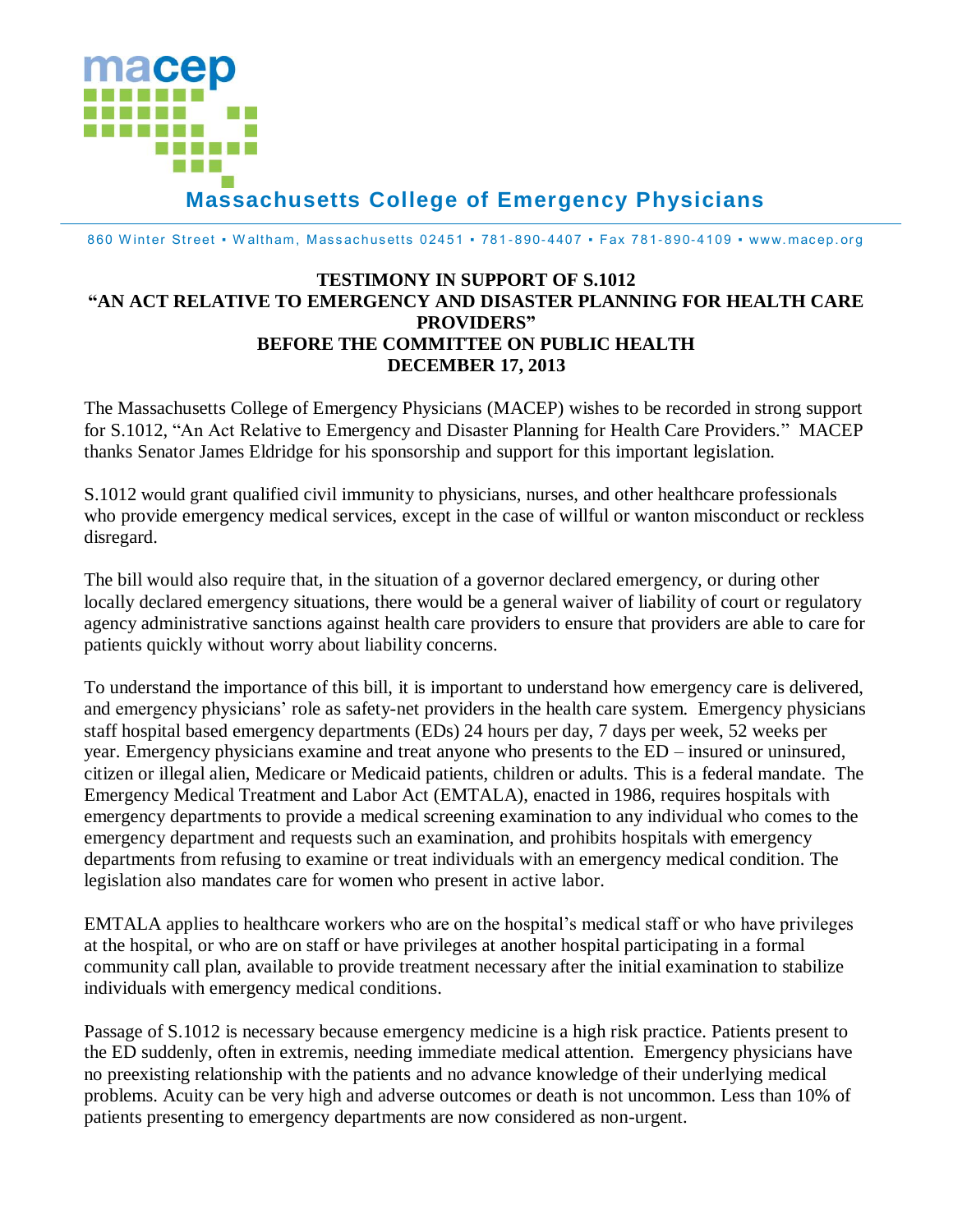Emergency physicians often practice with limited resources and specialty physician back-up. Technology and resources such as CT scanning, ultrasound, 24-hour radiology services, and on-call backup services, such as trauma surgeons or obstetricians are frequently unavailable due to economics or liability issues. For all these reasons, emergency physicians are at increased risk of lawsuit.

Emergency physicians, hospital emergency departments, and on-call physicians are subject to ordinary malpractice negligence claims under state laws just like all other health care providers. However, they are also subject to an additional distinct and independent system of regulatory and civil liability under EMTALA for screening, stabilization, and transfer of emergency department patients.

Under EMTALA, physicians and hospitals are potentially liable for civil monetary penalties of \$50,000 for ordinary negligence regardless if any harm comes to the patient. These fines are not covered by malpractice insurance and some insurance carriers will not even defend the physicians in actions by the government to impose the fines.

Hospitals may be sued under EMTALA for any harm that occurs to an individual as a result of a physician or the hospital violating the law. EMTALA makes hospitals directly liable for acts of its emergency physicians and on-call physicians, and hospitals may recoup those losses from the responsible physician under state law indemnity provisions or contractual indemnity. EMTALA lawsuits are statutory liability claims; they are specifically NOT malpractice or negligence claims, though the damages available under EMTALA claims are those damages available in the state in which the hospital and the physician work. Thus, whether an emergency physician is sued under EMTALA (indirectly through the hospital) or under ordinary state law, it's the state's tort system that determines available damages.

S.1012 will also protect "on-call" specialists, who are oftentimes called into the hospital on off hours to treat emergency patients with a medical condition requiring a particular medical expertise.

An increasing number of hospitals are having difficulty providing specialty emergency care, particularly neurosurgery, thoracic surgery, orthopedics, psychiatry, hand or plastic surgery, and ear, nose and throat surgery, or must transfer patients they could treat because physicians decline to participate in hospital ED on-call lists. Physicians are unwilling to provide on-call ED coverage, particularly those practicing in high-risk specialties, because of malpractice liability concerns.

Loss of on-call physician services delays patient access to necessary emergency care and increases the number of patients that must be transferred to obtain the required services. Additionally, on-call physicians are necessary for the larger hospitals to be able to accept patients in transfer from emergency physicians in the smaller hospitals that don't have such specialty resources on a regular basis. The decreasing availability of on-call physicians means patients have fewer services available.

**By setting a higher standard for pursuing a lawsuit against EMTALA providers, this bill will benefit the public, emergency physicians, hospitals and Massachusetts emergency care system, in the following ways:**

- **Reduce the costly practice of defensive medicine by emergency physicians.**
- **Encourage specialists to provide needed services in a hospital environment, thus making such services available for emergency department patients**
- **Enhance recruitment of physicians to hospitals in Massachusetts, thereby enhancing the availability of such emergency and specialist physicians to serve in the Commonwealth's emergency departments**
- **Enable smoother operation of the Commonwealth's EMS system through availability and**